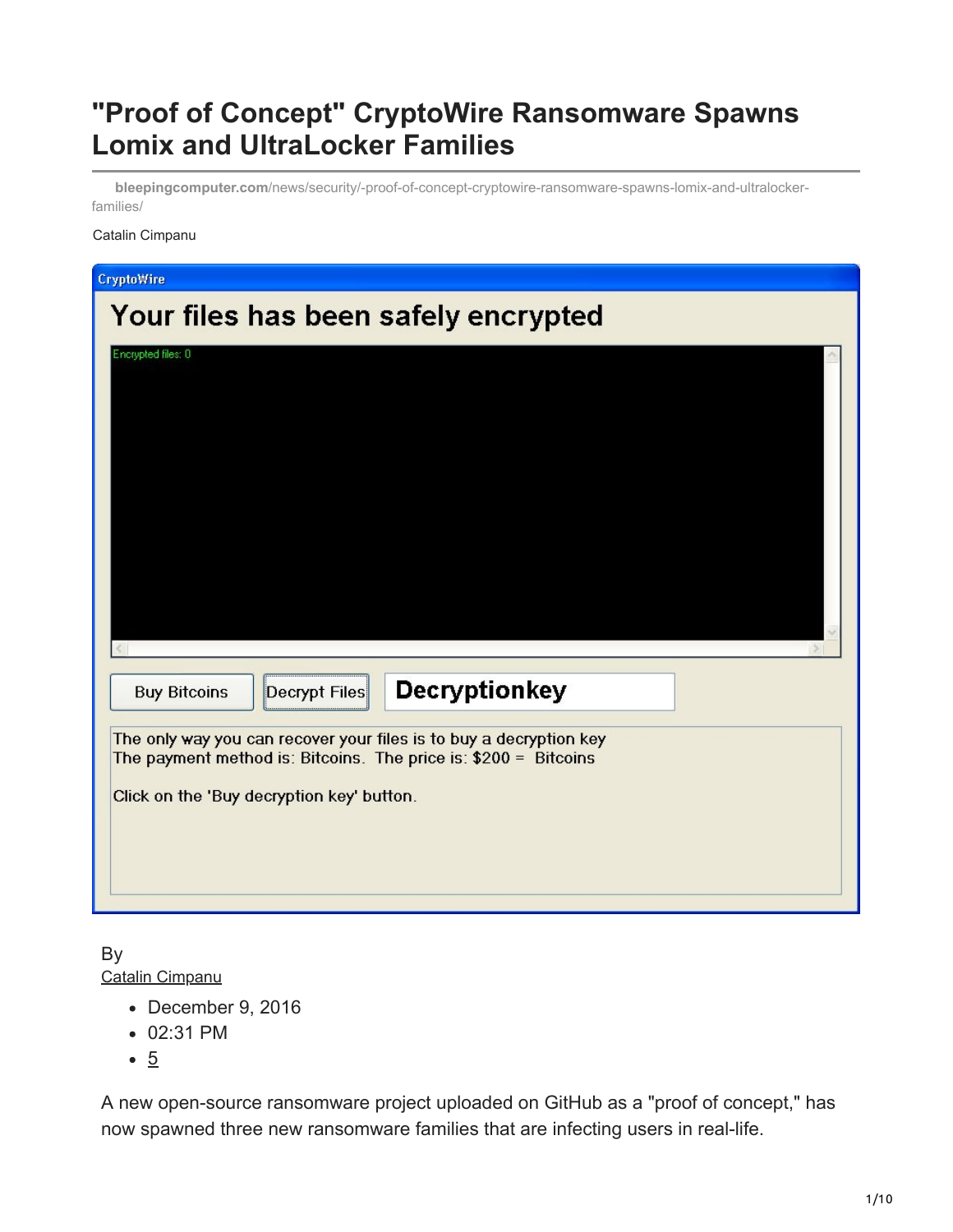The original CryptoWire project was uploaded to GitHub by an anonymous user this past May.

The project, still available for download, contains a ZIP archive, with the ransomware's source code, and a README file advertising CryptoWire's capabilities.

| ∧<br>Name           | <b>Type</b>     | Compressed size Password  Size |  |
|---------------------|-----------------|--------------------------------|--|
| CryptoWire.au3      | AU3 File        | 9 KB No                        |  |
| $\Box$ includes.au3 | AU3 File        | 5 KB No                        |  |
| <b>T</b> ransomware | <b>TXT File</b> | 1 KB No                        |  |
|                     |                 |                                |  |

 $\langle$ 

Contents of the CryptoWire package

According to its author, the ransomware is written in the AutoIt scripting language and locks files stored on network drives, network shares, USB drives, external disks, internal disks, and cloud storage apps running on the machine such as Onedrive, Dropbox, Google Drive, and Steam.

CryptoWire uses the AES-256 algorithm for the encryption operations, which will encrypt all files smaller than 30MB (adjustable limit). The README file might have been outdated, as the ransomware's source code included file extension filters (pictured below).

```
Global $extensions for drives =
"zip|7z|rar|pdf|doc|docx|xls|xlsx|pptx|pub|one|vsdx|accdb|asd|xlsb|mdb|snp|wbk|ppt|psd|ai
|odt|ods|odp|odm| |odc|odb|docm|wp|xlsm|xlk|ptm|pst|dwq|dxf" &
    "dxg|wpd|rtf|wb2|mdf|dbf|pdd|eps|indd|cdr|dng|3fr|arw|srf|sr2|bay|crw|cr2|dcr|kdc|erf
    |mef|mv|nef|nv|orf|raf|raw|vw1|rw2|r3d|ptx|pef|sw|x3f|der|''"cer|crt|pem|pfx|p12|p7b|p7c|abw|til|aif|arc|as|asc|asf|ashdisc|asm|asp|aspx|asx|aup|
    avi|bbb|bdb|bibtex|bkf|bmp|bpn|btd|bz2|c|cdi|himmel|cert|cfm|cgi" &
    "cpio|cpp|csr|cue|dds|dem|dmg|dsb|eddx|edoc|eml|emlx|EPS|epub|fdf|ffu|flv|gam|gcode|g
   ho|gx|gz|h|hhk|hdd|hds|hpp|ics|idm|iff|img|ipd|iso|isz|iwa" &
    "j2k|jp2|jpf|jpm|jpx|jsp|jspa|jspx|jst|key|keynote|kml|kmz|lic|lwp|lzma|M3U|M4A|m4v|m
    ax |mbox|md2|mdbackup|mddata|mdinfo|mds|mid|mov|mp3|mp4|mpa|mpb|mpeg|mpg| &
    "mpj|mpp|msg|mso|nba|nbf|nbi|nbu|nbz|nco|nes|note|nrg|nri|afsnit|ogg|ova|ovf|oxps|p2i
    |p65|p7|pages|pct|PEM|phtm|phtml|php|php3|php4|php5|phps|phpx|phpxx|pl|plist" &
    "pmd|pmx|ppdf|pps|ppsm|ppsx|ps|PSD|pspimage|pvm|qcn|qcow|qcow2|qt|ra|rm|rtf|s|sbf|set
    |skb|slf|sme|smm|spb|sql|srt|ssc|ssi|stg|stl|svg|swf|sxw|syncdb|tager|tc|tex" &
    "tga|thm|tif|tiff|toast|torrent|txt|vbk|vcard|vcd|vcf|vdi|vfs4|vhd|vhdx|vmdk|vob|wbve
    rify|wav|webm|wmb|wpb|WPS|xdw|xlr|XLSX|xz|yuv|zipx|jpg|jpeg|png|bmp"
```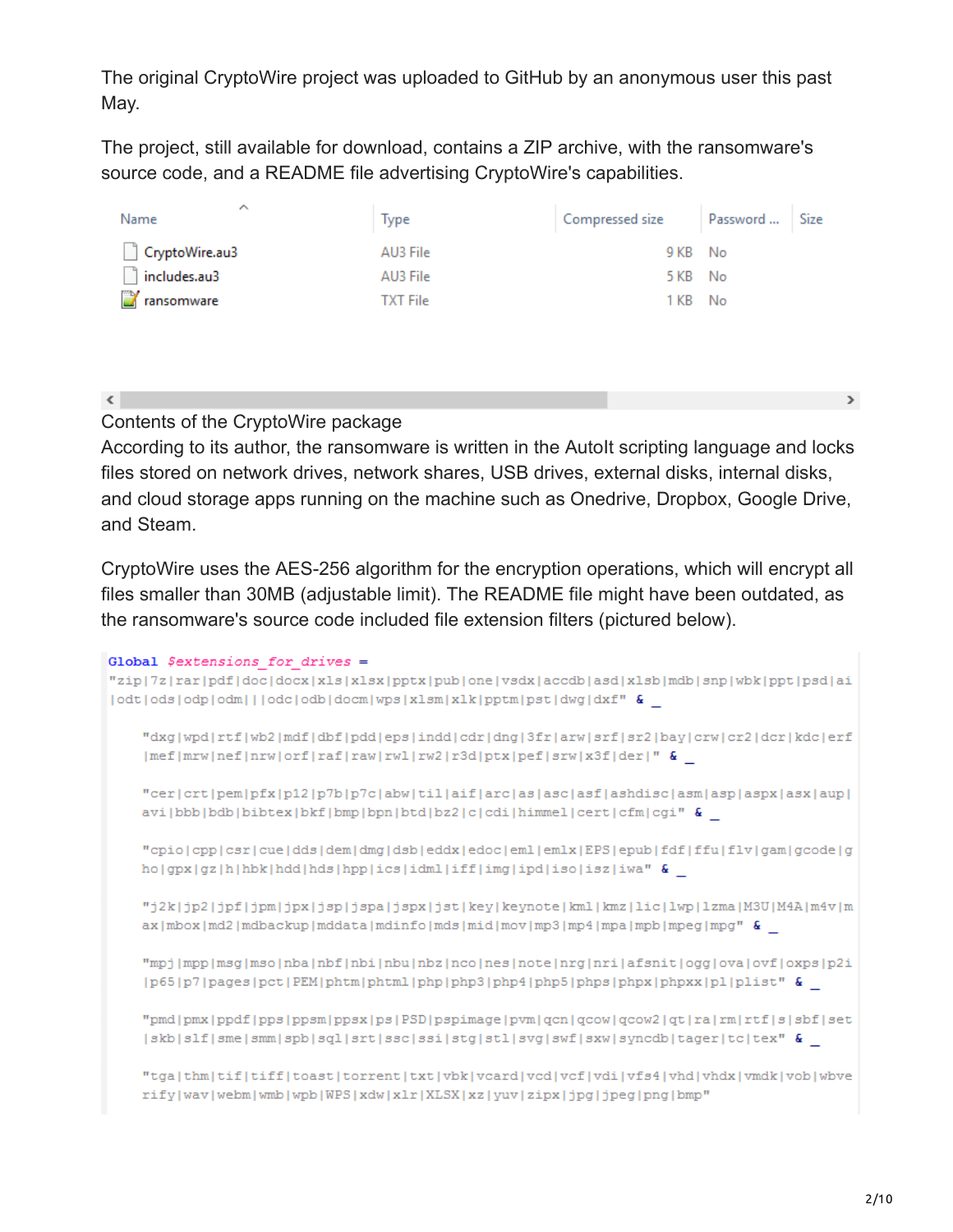The README claims the encryption process makes a copy of the targeted files, encrypts the copy, overwrites the original file ten times, and then permanently deletes its.

After the encryption process ends, CryptoWire will delete all shadow volume copies, and overwrite the content of the RecycleBin ten times and permanently delete it.

When displaying the ransom note, CryptoWire will check if the infected target is part of a domain and multiply the ransom demand by 10 (adjustable value).

CryptoWire's author said it shipped the ransomware without a backend panel "to prevent skids from abusing it." Unfortunately, skids abused it.

## **Real-life CryptoWire spawns**

The first CryptoWire spawn was detected at the end of October by GData malware analyst [Karsten Hahn](https://twitter.com/struppigel), using the same name: CryptoWire.

This version appears to have been under development, as one crucial button for the decryption process was missing from its interface.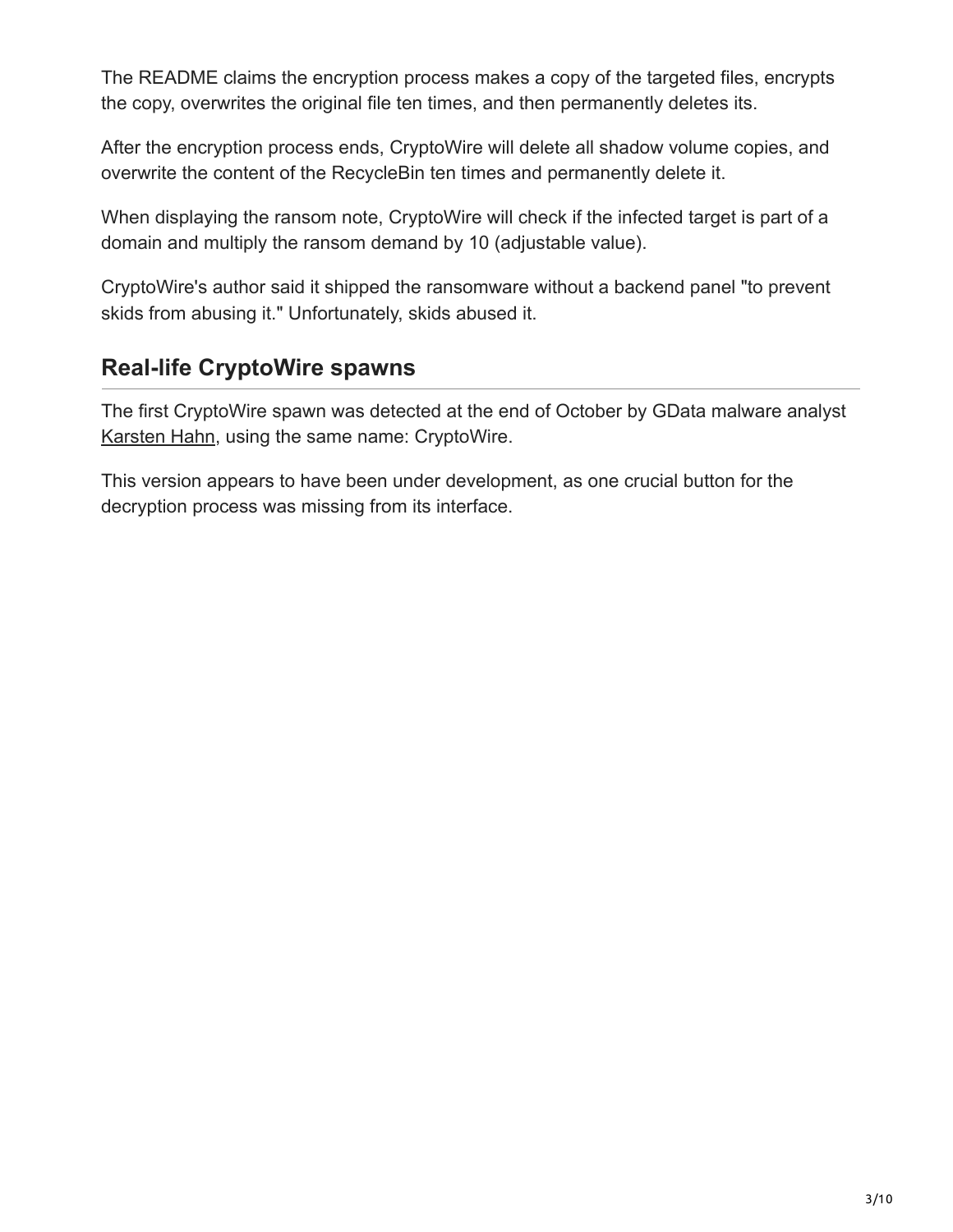| CryptoWire                                                                                                                                                                         |
|------------------------------------------------------------------------------------------------------------------------------------------------------------------------------------|
| Your files has been safely encrypted                                                                                                                                               |
| Encrypted files: 0                                                                                                                                                                 |
| <b>Decryptionkey</b><br>Decrypt Files<br><b>Buy Bitcoins</b>                                                                                                                       |
| The only way you can recover your files is to buy a decryption key<br>The payment method is: Bitcoins. The price is: \$200 = Bitcoins<br>Click on the 'Buy decryption key' button. |
| CryptoWire variant, October 2016                                                                                                                                                   |

A month later, security researcher **SIRi discovered the Lomix ransomware**, pictured below.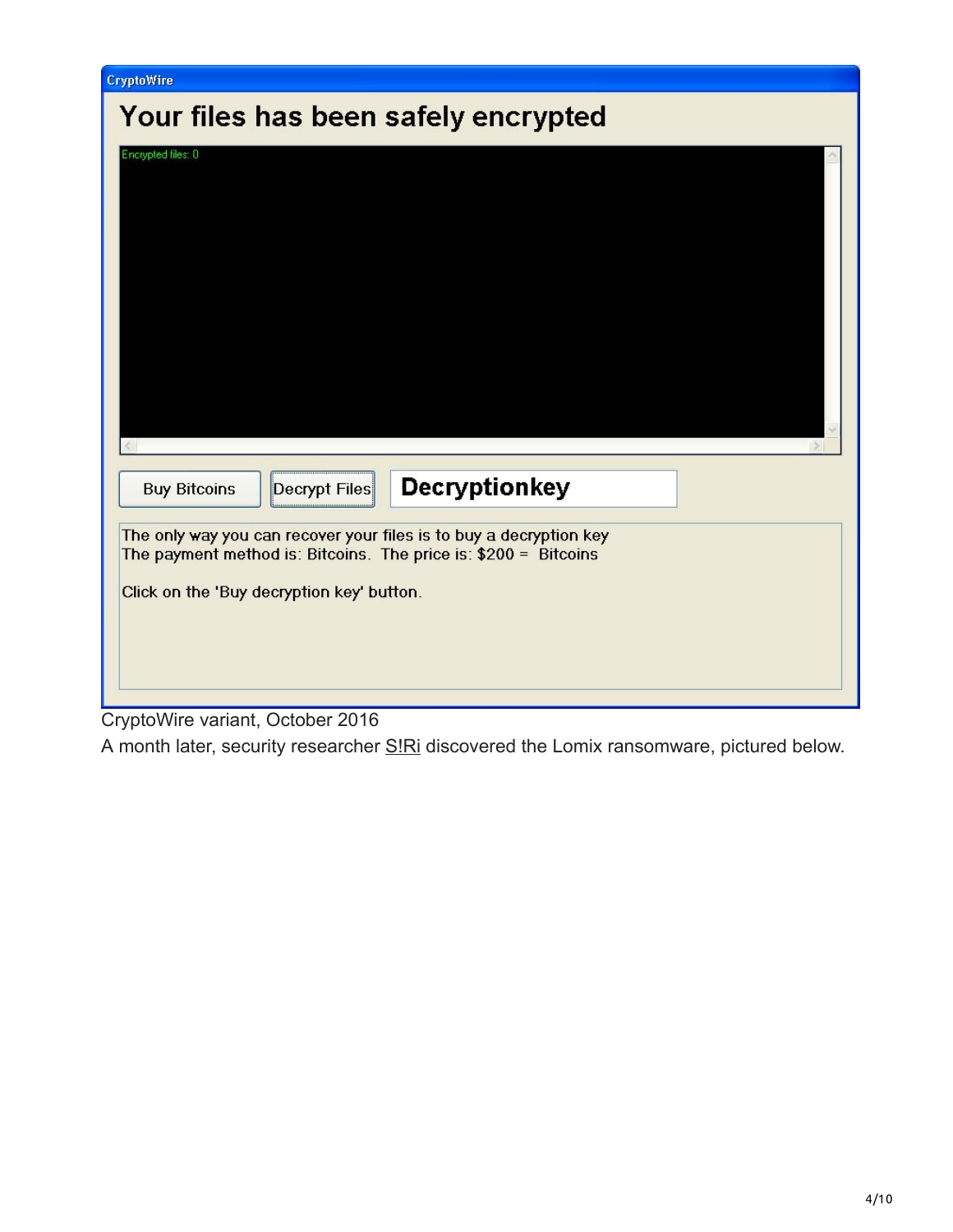| <b>LOMIX</b>                                         |                                           | Your files has been safely encrypted                                                                                                                                          |  |
|------------------------------------------------------|-------------------------------------------|-------------------------------------------------------------------------------------------------------------------------------------------------------------------------------|--|
| Encrypted files: 381                                 |                                           |                                                                                                                                                                               |  |
| Search results.encrypted.txt                         |                                           |                                                                                                                                                                               |  |
| <b>\Users</b><br>\Users\<br><b>\Users</b>            |                                           |                                                                                                                                                                               |  |
| <b>\Users</b><br><b>Users</b>                        |                                           |                                                                                                                                                                               |  |
| <b>\Users</b><br>Users <sup>1</sup><br><b>\Users</b> |                                           |                                                                                                                                                                               |  |
| <b>\Users</b><br><b>\Users</b>                       |                                           |                                                                                                                                                                               |  |
| Users <sup>'</sup><br><b>\Users</b>                  |                                           |                                                                                                                                                                               |  |
| <b>\Users</b><br><b>\Users</b><br><b>NUsers</b>      |                                           |                                                                                                                                                                               |  |
| <b>\Users</b><br><b>\Users</b>                       |                                           |                                                                                                                                                                               |  |
| <b>NUsers</b><br><b>\Users</b><br>:\Users\           |                                           |                                                                                                                                                                               |  |
|                                                      |                                           | m.                                                                                                                                                                            |  |
| <b>Buy Bitcoins</b>                                  | <b>Decrypt Files</b>                      | <b>Decryptionkey</b>                                                                                                                                                          |  |
|                                                      |                                           | The only way you can recover your files is to buy a decryption key from wambeng.watson@gail.com<br>The payment method is: Bitcoins. The price is: \$500 = 0.68096697 Bitcoins |  |
|                                                      |                                           |                                                                                                                                                                               |  |
|                                                      | Click on the 'Buy decryption key' button. |                                                                                                                                                                               |  |
|                                                      |                                           |                                                                                                                                                                               |  |
|                                                      |                                           |                                                                                                                                                                               |  |
|                                                      |                                           |                                                                                                                                                                               |  |

Lomix ransomware, November 2016

Today, the same Karsten Hahn has come across another CryptoWire variant that goes by the name of UltraLocker and spreads a spam campaign delivering malicious Word files.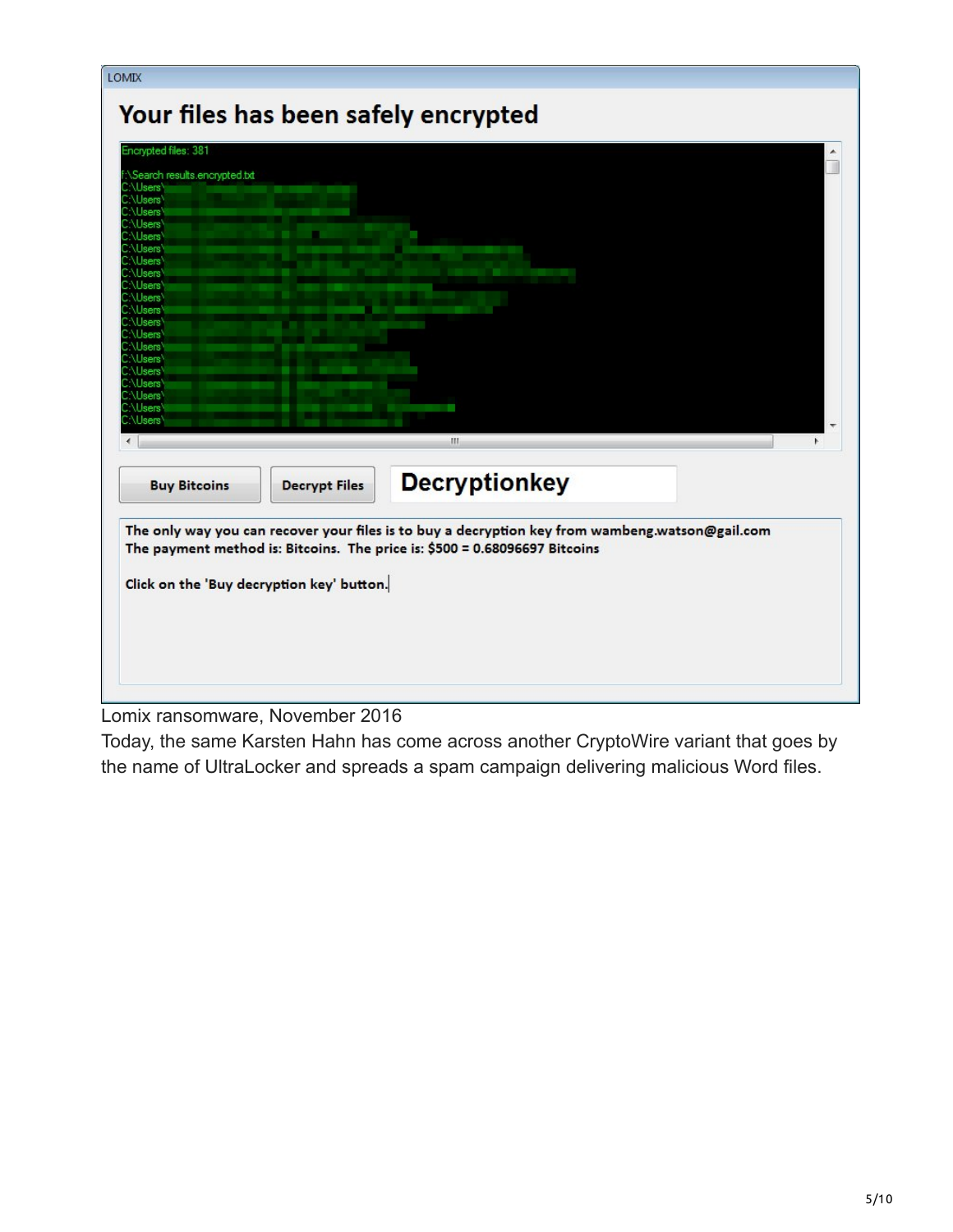| Ultralocker                                             |                      |                                                                                               |  |
|---------------------------------------------------------|----------------------|-----------------------------------------------------------------------------------------------|--|
|                                                         |                      | All your files have been encrypted contact wambeng watson@gmail.com for decryption            |  |
| key after payment to the provided address has been done |                      |                                                                                               |  |
|                                                         |                      |                                                                                               |  |
| Encrypted files: 13                                     |                      |                                                                                               |  |
| MUsers                                                  |                      |                                                                                               |  |
| <b>Users</b>                                            |                      |                                                                                               |  |
| <b>\Users</b>                                           |                      |                                                                                               |  |
| <b>\Users</b><br><b>\Users</b>                          | :ked.chm             | System.locked.exe                                                                             |  |
| <b>\Users</b>                                           | ocked.chm            |                                                                                               |  |
| <b>\Users</b>                                           | ked.exe              |                                                                                               |  |
| <b>\Users</b><br><b>\Users</b>                          | r.locked.exe         | r.locked.chm                                                                                  |  |
| <b>\Users</b>                                           |                      | rsc.locked.exe                                                                                |  |
| <b>\Users</b>                                           | d exe                |                                                                                               |  |
| <b>\Users</b><br><b>\Users</b>                          | ed.am                |                                                                                               |  |
|                                                         | pcked.pst            |                                                                                               |  |
|                                                         |                      |                                                                                               |  |
|                                                         |                      |                                                                                               |  |
|                                                         |                      |                                                                                               |  |
|                                                         |                      |                                                                                               |  |
|                                                         |                      |                                                                                               |  |
|                                                         |                      |                                                                                               |  |
|                                                         |                      |                                                                                               |  |
|                                                         |                      |                                                                                               |  |
|                                                         | <b>Decrypt Files</b> | Decryptionkey                                                                                 |  |
| <b>Buy Bitcoins</b>                                     |                      |                                                                                               |  |
|                                                         |                      |                                                                                               |  |
|                                                         |                      | The only way you can recover your files is to buy a decryption key by paying to this address: |  |
|                                                         |                      | 1JP78w8VR5LSvBBabK2WYxSYjyRr the sum of money requested                                       |  |
|                                                         |                      |                                                                                               |  |
|                                                         |                      | The payment method is: Bitcoins. The price is: \$1000 = Bitcoins                              |  |
|                                                         |                      |                                                                                               |  |
| Click on the 'Buy decryption key' button.               |                      |                                                                                               |  |
|                                                         |                      |                                                                                               |  |
|                                                         |                      |                                                                                               |  |
|                                                         |                      |                                                                                               |  |
|                                                         |                      |                                                                                               |  |
|                                                         |                      |                                                                                               |  |
|                                                         |                      | $\sim$ $\sim$ $\sim$                                                                          |  |

UltraLocker ransomware, December 2016

The problem of open-source and so-called "educational" ransomware has been discussed in the past numerous times. Previous open-source ransomware families included Hidden Tear, EDA2, [CryptoTrooper](http://news.softpedia.com/news/new-open-source-linux-ransomware-shows-infosec-community-divide-508669.shtml), and [Heimdall.](https://www.bleepingcomputer.com/news/security/heimdall-open-source-php-ransomware-targets-web-servers/)

In all cases, the authors of these projects have hidden from any responsibility and damage their code would have caused just by using words as "educational" and "proof of concept," not realizing that real-life malware coders don't care.

Most crooks look at open-source ransomware as free work, and hours of work they don't have to put in designing, documenting, and writing their own code. How about we stop giving crooks a helping hand, shall we?

### **Related Articles:**

[BlackCat/ALPHV ransomware asks \\$5 million to unlock Austrian state](https://www.bleepingcomputer.com/news/security/blackcat-alphv-ransomware-asks-5-million-to-unlock-austrian-state/)

[Windows 11 KB5014019 breaks Trend Micro ransomware protection](https://www.bleepingcomputer.com/news/security/windows-11-kb5014019-breaks-trend-micro-ransomware-protection/)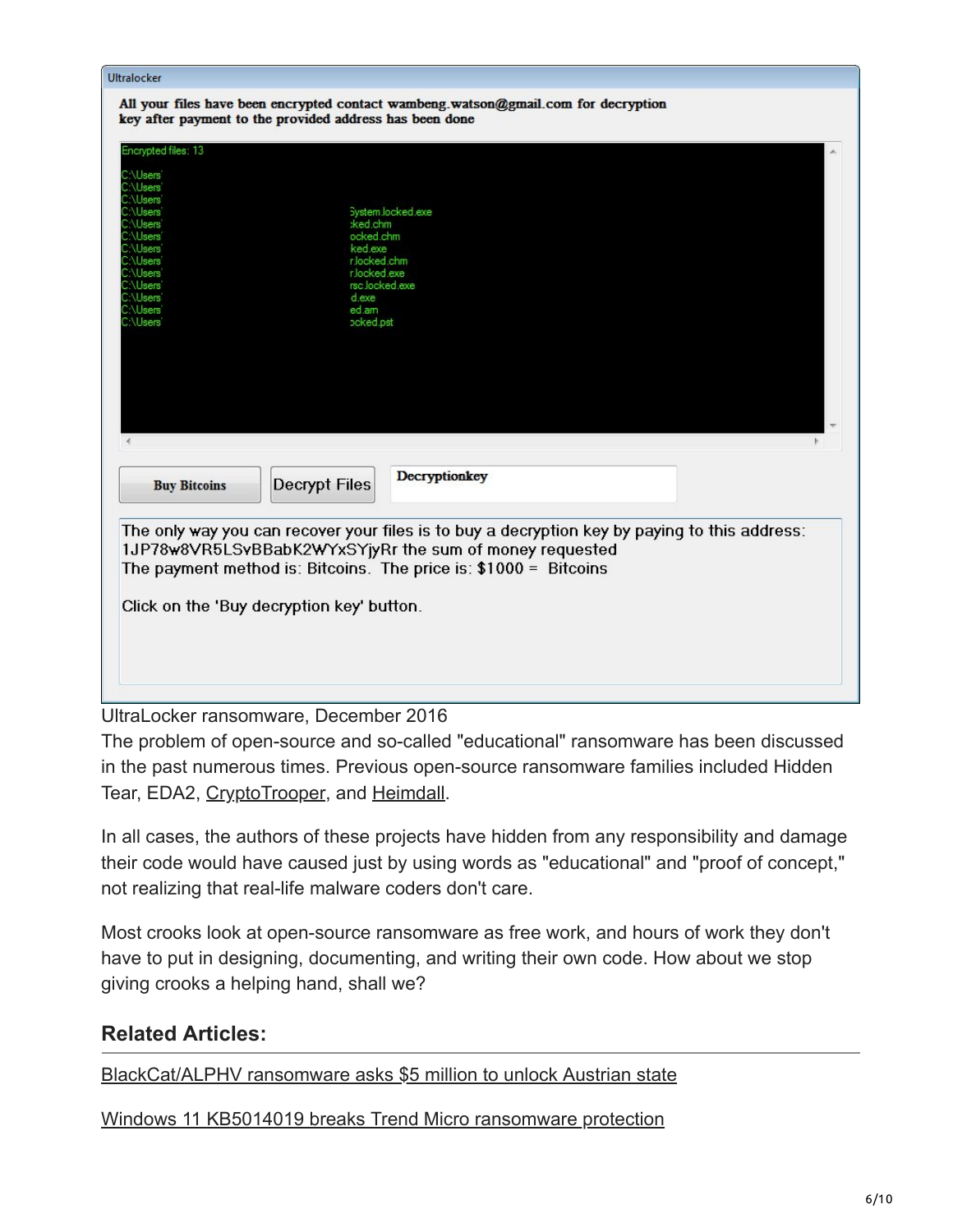#### [Industrial Spy data extortion market gets into the ransomware game](https://www.bleepingcomputer.com/news/security/industrial-spy-data-extortion-market-gets-into-the-ransomware-game/)

#### [New 'Cheers' Linux ransomware targets VMware ESXi servers](https://www.bleepingcomputer.com/news/security/new-cheers-linux-ransomware-targets-vmware-esxi-servers/)

[Hacker says hijacking libraries, stealing AWS keys was ethical research](https://www.bleepingcomputer.com/news/security/hacker-says-hijacking-libraries-stealing-aws-keys-was-ethical-research/)

- [CryptoWire](https://www.bleepingcomputer.com/tag/cryptowire/)
- [Lomix](https://www.bleepingcomputer.com/tag/lomix/)
- [Open Source](https://www.bleepingcomputer.com/tag/open-source/)
- [Ransomware](https://www.bleepingcomputer.com/tag/ransomware/)
- [UltraLocker](https://www.bleepingcomputer.com/tag/ultralocker/)

#### [Catalin Cimpanu](https://www.bleepingcomputer.com/author/catalin-cimpanu/)

Catalin Cimpanu is the Security News Editor for Bleeping Computer, where he covers topics such as malware, breaches, vulnerabilities, exploits, hacking news, the Dark Web, and a few more. Catalin previously covered Web & Security news for Softpedia between May 2015 and October 2016. The easiest way to reach Catalin is via his XMPP/Jabber address at campuscodi@xmpp.is. For other contact methods, please visit Catalin's author page.

- [Previous Article](https://www.bleepingcomputer.com/news/security/new-exo-android-trojan-sold-on-hacking-forums-dark-web/)
- [Next Article](https://www.bleepingcomputer.com/news/software/chrome-56-to-show-warnings-on-http-pages-with-payment-and-password-forms/)

### **Comments**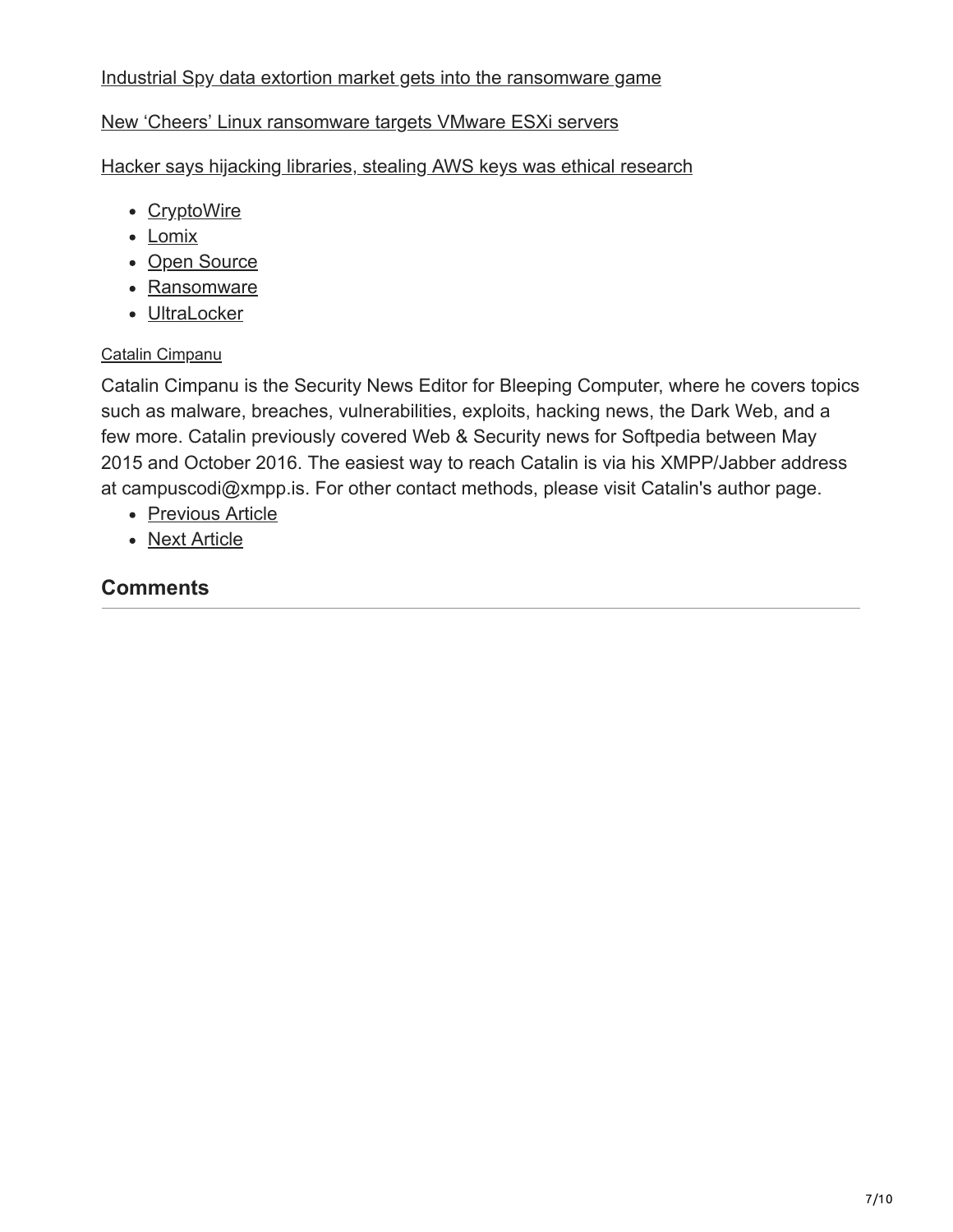

[Uselesslight](https://www.bleepingcomputer.com/forums/u/876055/uselesslight/) - 5 years ago

 $\circ$  $\circ$ 

Or alternatively Catalin, why don't we not stop "helping" crooks? I see the points you're making, and they are concise and accurate, but on the other hand: Do you not feel that the masses need education, on all topics? Understandable that so-called crooks are going to try and repurpose these types of software, why would they not? However, this is a byproduct of education, we have schools that teach people about bombs, why do they not get told to stop helping the crooks? People can utilize this knowledge for very good purposes, like all things. I strongly feel that these open source ransomware's popping up periodically could turn out being more beneficial, if more people familiarize themselves with the concepts, two things could potentially happen. 1) People are going to garnish more awareness on security issues such as these and having a working proof-of-concept will make it easier to educate people who are misinformed. 2) More knowledge of ransomware in general is made possible by this. Would it not be great, if encryption as it is became a common understanding and the issues like ransomware would go away? Think of the possibilities if everyone was capable of decrypting their files following a ransomware infection? Also, the socalled crooks utilizing open-source software, are DEFINITELY not the ones that are going to be causing serious damages... Of course though, I do see your point on the matter, but this is just another take on that.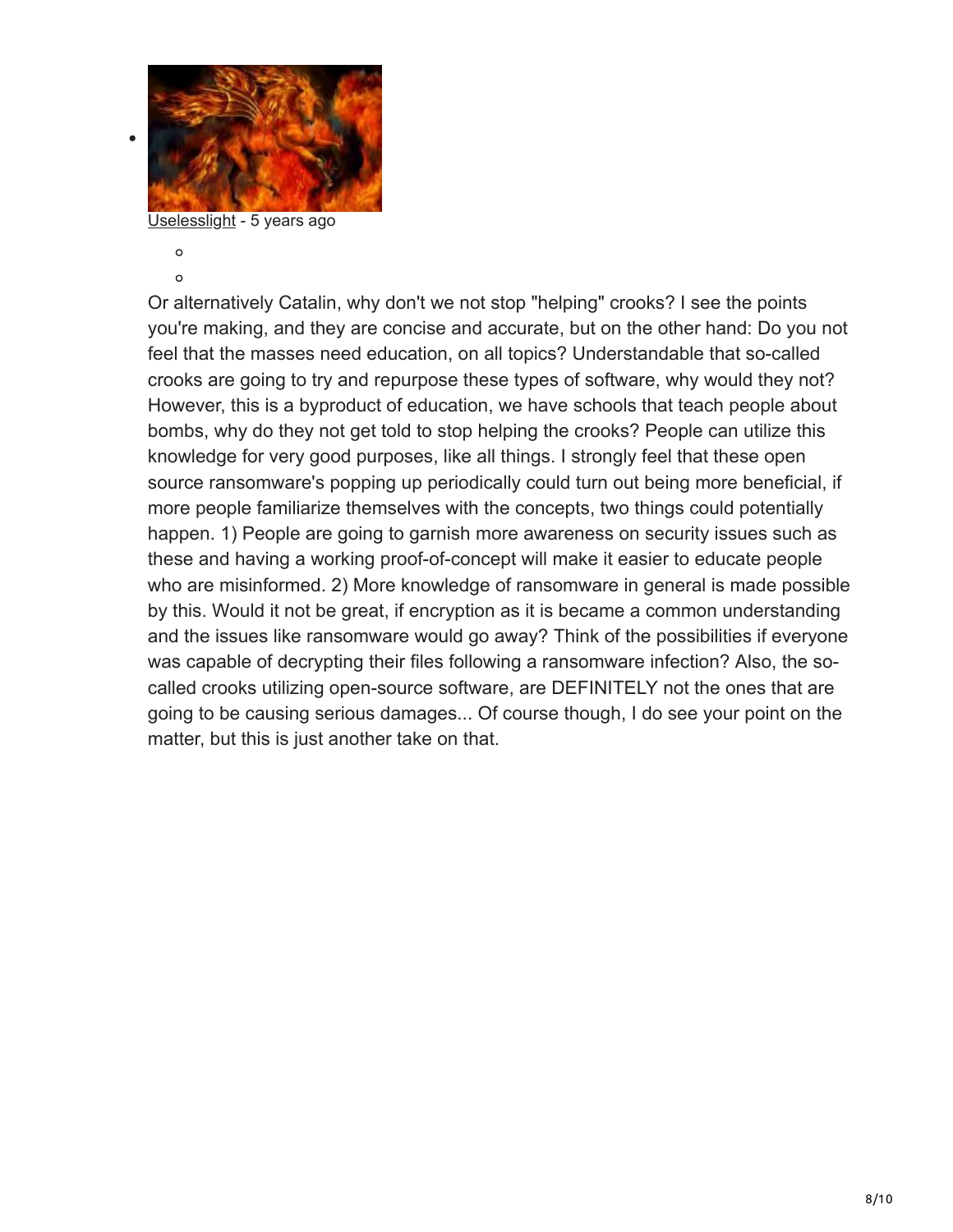

 $\circ$ 

"Also, the so-called crooks utilizing open-source software, are DEFINITELY not the ones that are going to be causing serious damages..."

Have you ever had a look at the forums for the help request to all the HiddenTear/EDA2 variants? They are causing major damage to people and organizations.

Me and some of my colleagues have written articles about that matter, because it is discussed a lot lately. If you are interested in our reasoning, you might want to read [that: https://blog.gdatasoftware.com/2016/11/29289-it-s-educational-on-the-no-1](https://blog.gdatasoftware.com/2016/11/29289-it-s-educational-on-the-no-1-argument-for-open-source-ransomware) argument-for-open-source-ransomware



[Uselesslight](https://www.bleepingcomputer.com/forums/u/876055/uselesslight/) - 5 years ago

 $\circ$  $\circ$ 

Certainly I will have a read through your publication. Don't get me wrong, I'm not trying to say "my way or the highway". I just see the value in learning this kind of stuff.